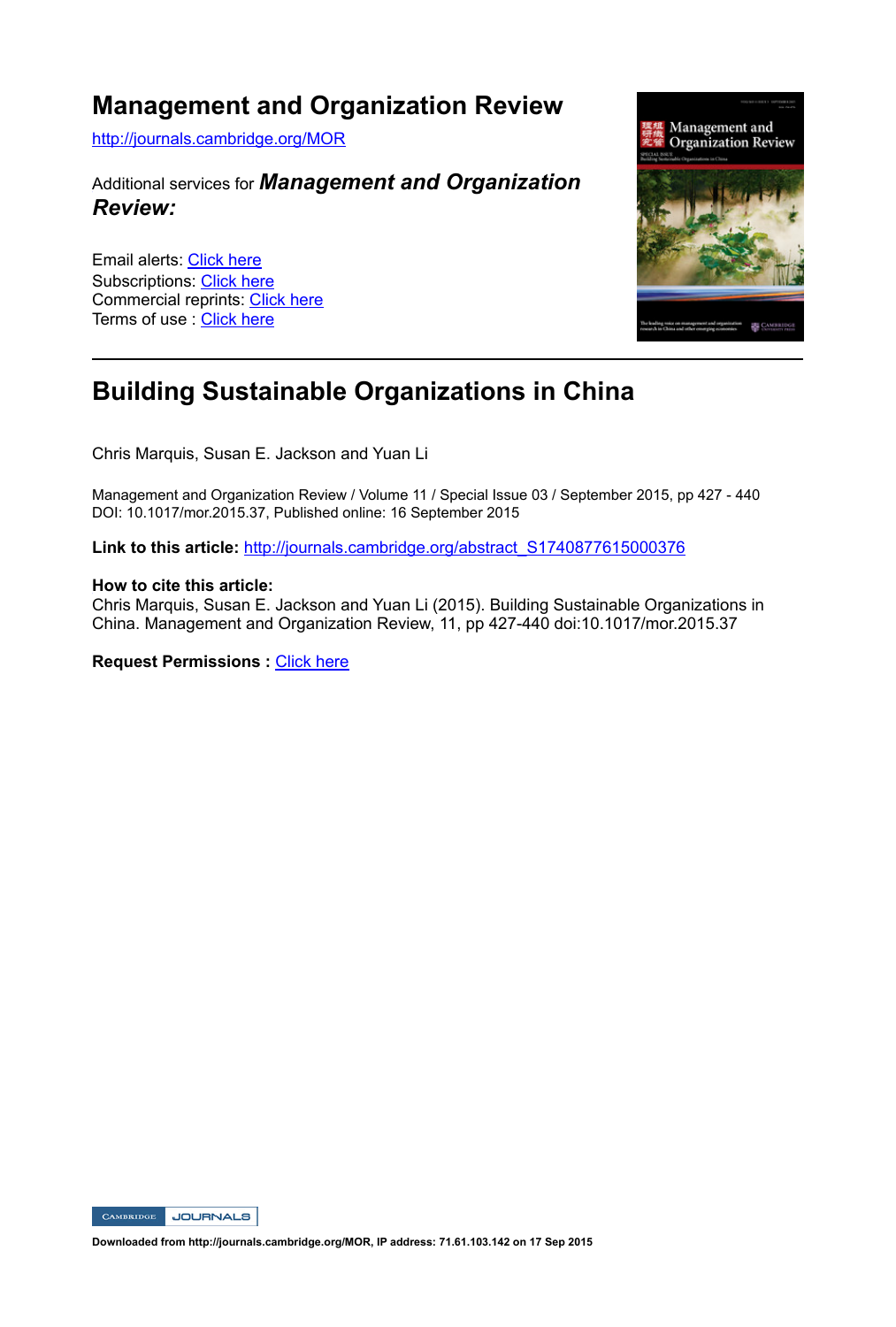

Management and Organization Review

*Management and Organization Review* 11:3, September 2015, 427–440 doi: [10.1017/mor.2015.37](http://dx.doi.org/10.1017/mor.2015.37)



# **Building Sustainable Organizations in China**

## **Chris Marquis,**<sup>1</sup> **Susan E. Jackson,**<sup>2</sup> **and Yuan Li**<sup>3</sup>

<sup>1</sup> Cornell University, USA, <sup>2</sup> Rutgers University, USA, and <sup>3</sup> Shanghai Jiao Tong University, China

**ABSTRACT** As China shifts its development model from focusing on economic growth at all costs to a model in which economic growth is balanced with solving pressing societal and environmental problems, there is an increasing need for management research on building sustainable organizations in China. This collection of papers focuses attention on the role of business in promoting sustainable economic development, highlighting a number of key processes including: the factors that foster transparency and CSR reporting, how stakeholders can influence corporations to abandon their CSR commitments, the benefits of environmental branding and labeling, and the antecedents and performance consequences of proactive environmental strategies. In this introductory essay we reflect on recent trends in sustainability research in China, and to encourage this important movement, provide recommendations for future research directions.

**KEYWORDS** China, CSR, organizations, sustainability

## **INTRODUCTION**

China's unprecedented economic expansion over the past thirty years has brought significant wealth and prosperity to millions of people. But this economic miracle has been accompanied by many social, political, and environmental challenges. Income disparity is creating a divide that separates the rich from the poor; uneven development of coastal regions is occurring at the same time that people living in some interior regions have seen little improvement in their lives; and significant environmental issues are affecting not only the entire country, but also the entire global community. As of 2012, China's 10.2 billion tons of carbon dioxide (CO2) emissions accounted for 30% of that year's global CO2 emissions. This environmental degradation plus numerous business ethics scandals (e.g., tainted infant milk powder, an increase in employee suicides) have combined to reveal the need for an improved understanding of how to build sustainable organizations in China.

Recognizing that China's rapid development has brought some unanticipated negative consequences, the government has begun to direct attention to these concerns. Likewise, management scholars are now turning their attention to these issues. This issue of *Management and Organization Review* presents a collection of papers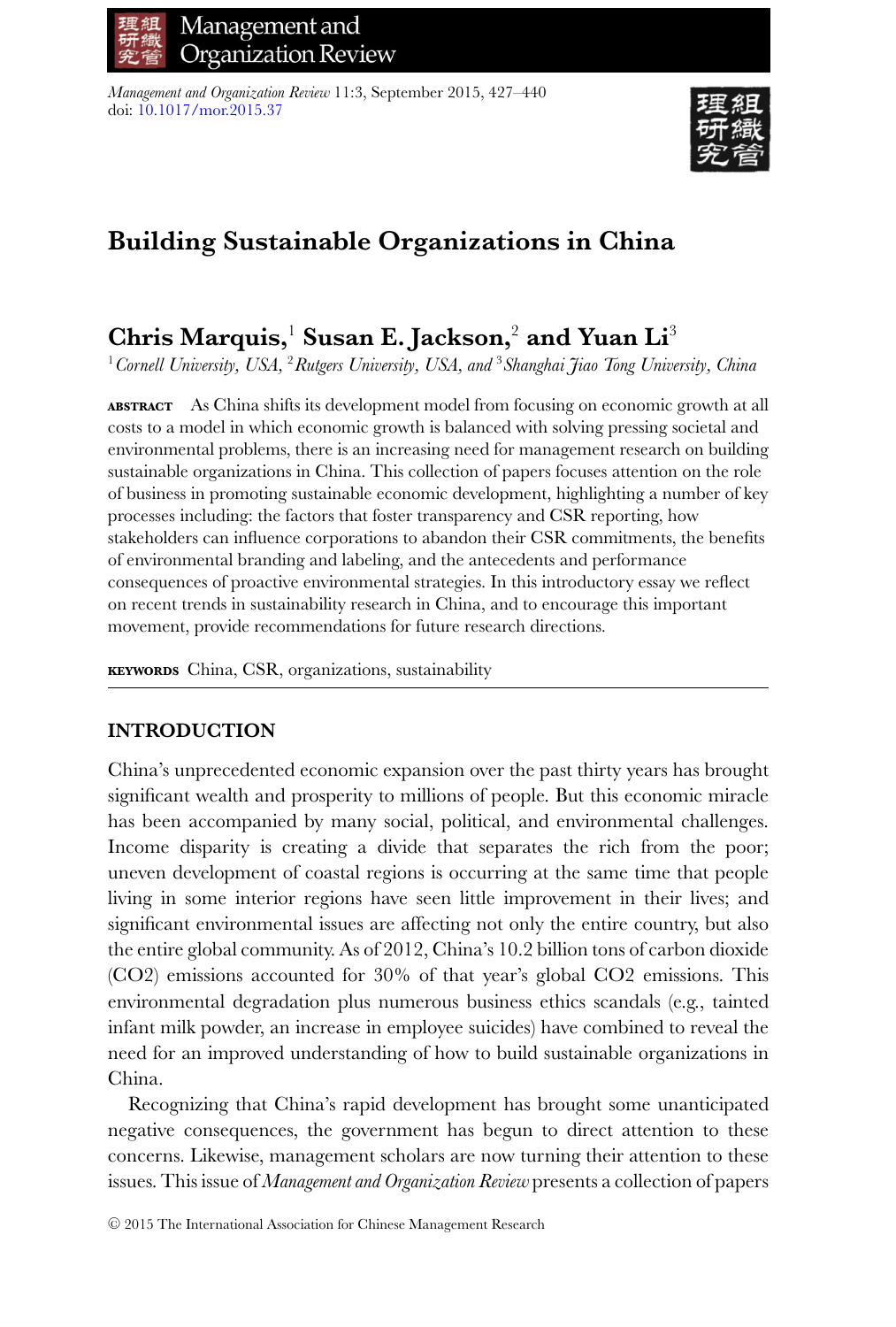that address the challenge of Building Sustainable Organizations in China, focusing attention on the role of business in promoting sustainable economic development in China while also recognizing that multiple parties bear responsibility for ensuring China's sustainable development, including the government, as well as state-owned and private firms.

To encourage businesses and other institutional players to combat environmental pollution issues, the Chinese government has been setting aggressive goals. In its 11th Five-Year Plan (2006–2010), the government put forth the idea that China should pursue a more 'harmonious society', balancing economic development and environmental and social sustainability. The plan set major environmental goals (which were eventually exceeded) for energy use, water use, and sulfur dioxide (Marquis, Zhang, & Zhou, [2011\)](#page-13-0). In the 12<sup>th</sup> Five-Year Plan (2011 to 2015), 8 out of 24 targets addressed sustainable development and included new aggressive goals for reducing major air, water, and soil pollutants. In an effort to drive investment into industries focused on ameliorating environmental issues, the plan also identified several strategic emerging industries for development, including 'energy efficient and environmental technologies', 'new energy', and 'new-energy vehicles'.

The government's new policy direction partly reflects the public's increasing sense of urgency. As Yang Chaofei, vice-chairman of the Chinese Society for Environmental Sciences, has noted, protests over environmental conditions rose by 120% from 2010 to 2011. Surveys of consumers reveal shifts in public attitudes, also. A recent global consumer survey conducted by The Nielson Company found that within the Asia-Pacific region 64% of respondents said they would pay more to support responsible companies, with such attitudes being especially prevalent among younger respondents (Nielson, [2014\)](#page-13-0). Within China, a recent survey reported that 80% of consumers said they had made a purchase from a brand because of its social reputation (Edelman, [2010\)](#page-12-0). Visible air pollution in most Chinese cities and frequent food quality scandals appear to have brought sustainability issues into focus for consumers.

Concerns about environmental degradation, working conditions, and social responsibility have been gaining considerable attention recently within China, but such problems are not unique to China. These problems are present to some degree in nearly every country. Indeed, during the past three decades, management scholars (as well as scholars in many other disciplines) have been documenting the various unintended negative consequences of economic development while also seeking to understand the antecedents of firms' sustainability strategies. Perhaps the most common question addressed in this literature is the extent to which it 'pays' to be socially and environmentally responsible; in other words, can companies 'do well by doing good' (e.g., Ambec & Lanoie, [2008,](#page-12-0) [2012;](#page-12-0) King & Lenox, [2001;](#page-13-0) Salzman, Ionescu-Somers, & Steger, [2005\)](#page-13-0). Recognizing that the pursuit of economic rewards is not the only motivation that drives executives to act responsibly, management scholars have also shown the importance of unique organizational conditions, regulatory requirements, nonbinding international agreements, voluntary industry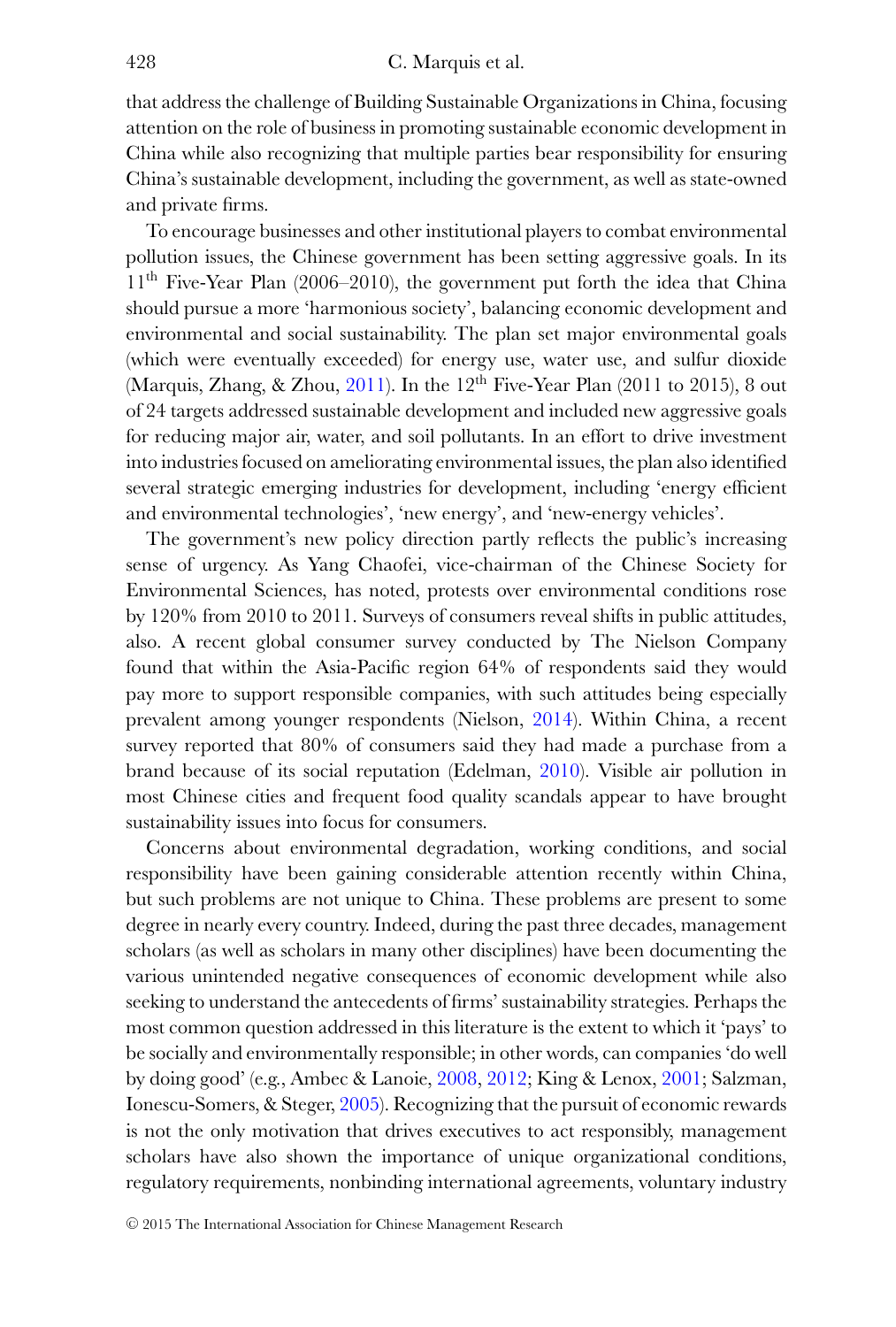protocols, labor contracts, social activism, and pressure from investors as well as local communities as reasons for pursuing a business strategy that includes sustainability goals and objectives (Bansal & Roth, [2000;](#page-12-0) Flammer, [2012;](#page-12-0) Hoffman, [2001;](#page-12-0) Jackson, [2012\)](#page-12-0).

As editors of this collection of papers, we have had the privilege of seeing the early results of ongoing research efforts on the topic of building sustainable organizations in China. Although most of the submitted papers were not yet ready for publication, we could see that a robust area of study is emerging. With the goal of providing guidance to scholars who wish to improve our understanding of sustainable organizations in China, in this essay, we comment on some general patterns in current research and also highlight some areas of weakness that suggest several additional questions that authors might consider as they design and carry out new research on the topic.

#### **APPROACHES USED TO STUDY SUSTAINABILITY**

As stated in the original Call for Papers, we sought manuscripts that addressed a wide range of questions, including (a) the importance of environmental sustainability in today's business world, (b) approaches to green management and green strategies in Chinese companies, and (c) the development and impact of corporate social responsibility (CSR) in China. In all, a total of 38 manuscripts were submitted for review, representing the efforts of 118 individual authors. In conjunction with the process of developing papers on these topics for eventual publication, we also held a special issue conference that was hosted by Shanghai Jiaotong University and the Harvard University Shanghai Center and funded in part by the Natural Sciences Foundation of China. Authors whose papers had passed the first stage of review were invited to attend the conference to develop and present their work in a compelling way.

Our analysis of manuscripts submitted in response to the Call for Papers reveals two rather distinct approaches to researching sustainable organizations in China. Obviously, sustainable practice or CSR is at the center of articles submitted. But there appears to be a cleavage between scholars focused on understanding the performance consequences associated with sustainability and those focused on understanding the antecedents of sustainability. [Tables 1,](#page-4-0) [2,](#page-4-0) and [3](#page-4-0) describe respectively the outcomes, dominant theories, and antecedents that we observed in the submitted papers.

As is common in the broader management literature and articles published in Chinese management journals in particular (Tsui, [2013\)](#page-13-0), efforts to understand the outcomes associated with sustainability and CSR often focus on so-called 'bottomline' metrics. [Table 1](#page-4-0) shows that business performance was examined in 24% of the submissions. Among the various performance indicators used were ROA, sales revenue, net profit, and successful entry into a new market. That general pattern notwithstanding, we were pleased to see that most papers sought to balance concerns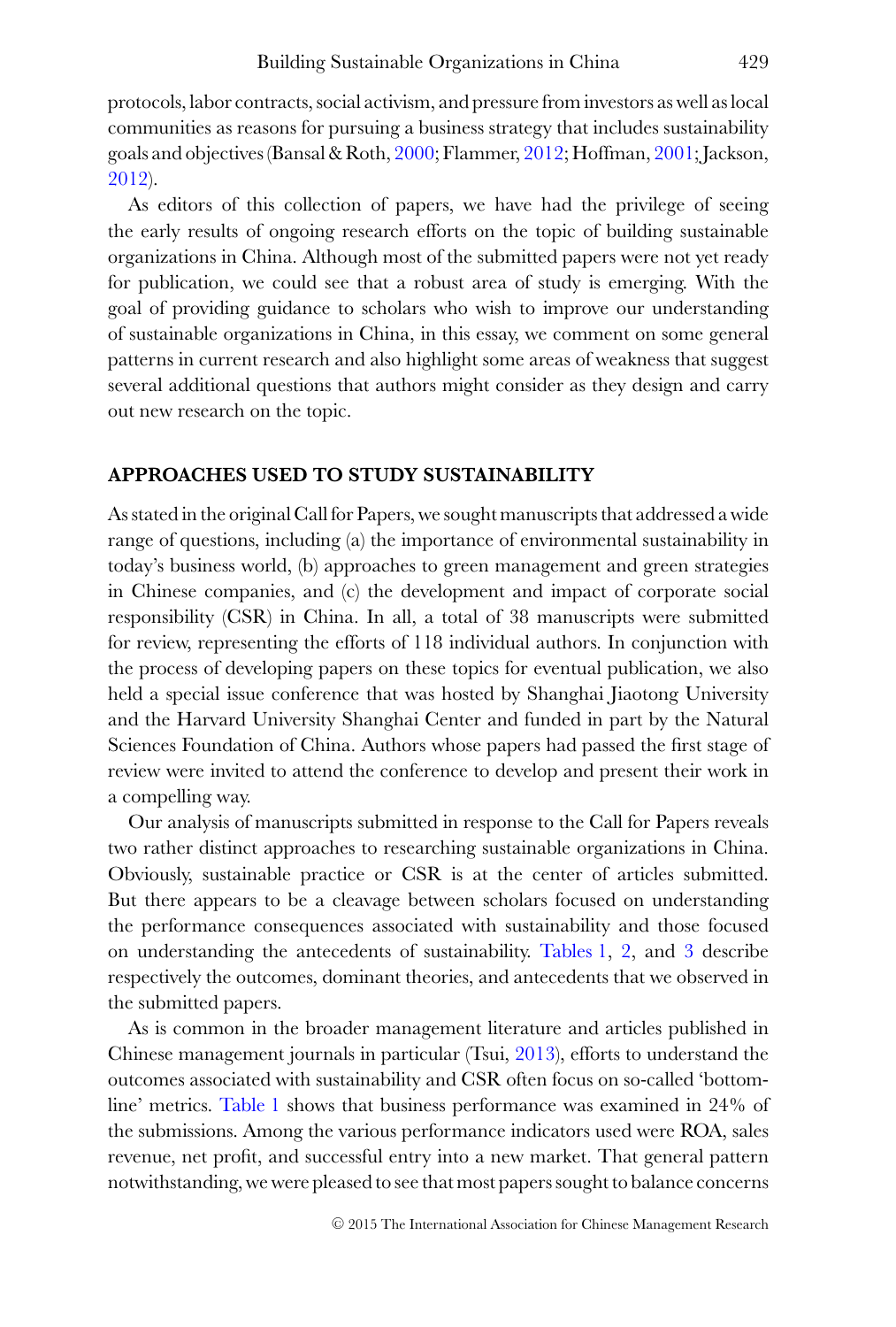| <i><u><b>Outcomes</b></u></i>   | Number $(\%)$ Submissions |         |
|---------------------------------|---------------------------|---------|
| Organizational Actions          |                           | 22(58%) |
| <b>Sustainability Practices</b> | 13(34%)                   |         |
| Corporate Social Responsibility | $4(11\%)$                 |         |
| Other Organizational Actions    | 5(15%)                    |         |
| Extra-Organization Outcomes     |                           | 9(24%)  |
| Organizational Performance      |                           | 9(24%)  |

<span id="page-4-0"></span>Table 1. Outcomes examined in manuscripts submitted<sup>a</sup>

 ${}^{a}N = 38$  submitted manuscripts. Total number of manuscripts is greater than 38 because some manuscripts discussed multiple outcomes.

Table 2. Dominant theoretical perspectives in manuscripts submitted<sup>a</sup>

| <b>Theoretical Perspectives</b>           | Number $(\%)$ Submissions |
|-------------------------------------------|---------------------------|
| <b>Institutional Theory</b>               | 9(24%)                    |
| Stakeholder Theory                        | 7(18%)                    |
| Leadership Theories                       | 6(16%)                    |
| <b>Economics-Based Theories</b>           | $4(11\%)$                 |
| <b>Strategic Management Theories</b>      | 3(8%)                     |
| Other (includes use of multiple theories) | $15(39\%)$                |

 ${}^{a}N = 38$  submitted manuscripts. Total number of manuscripts is greater than 38 due to manuscripts that relied equally on two or more theoretical perspectives.

Table 3. Antecedents examined in manuscript submitted<sup>a</sup>

| <i>Antecedents (Predictors)</i> | Number $(\% )$ Submissions |  |
|---------------------------------|----------------------------|--|
| <b>Sustainability Practices</b> | $13(34\%)$                 |  |
| Corporate Governance            | 6(16%)                     |  |
| Company Leadership              | $4(11\%)$                  |  |
| Institutions                    | $4(11\%)$                  |  |
| Cultures/Values                 | $4(11\%)$                  |  |
| Stakeholders                    | 3(8%)                      |  |
| Other                           | $13(34\%)$                 |  |

 ${}^{a}N = 38$  submitted manuscripts. Total number of manuscripts is greater than 38 because some manuscripts discussed multiple antecedents.

about economic performance with consideration of non-economic outcomes, and many articles (58%) considered direct organizational actions as the outcomes of interest, including both environmental protection practices such as pollution reduction and energy conservation and CSR practices such as charitable giving and CSR reporting.

The identification of antecedent conditions that predict or support sustainability practices and CSR was a second clear theme we observed, with particular emphasis on the role of social influence and governance processes. As Tables 2 and 3 show, institutional forces, stakeholders' concerns, company leadership, and corporate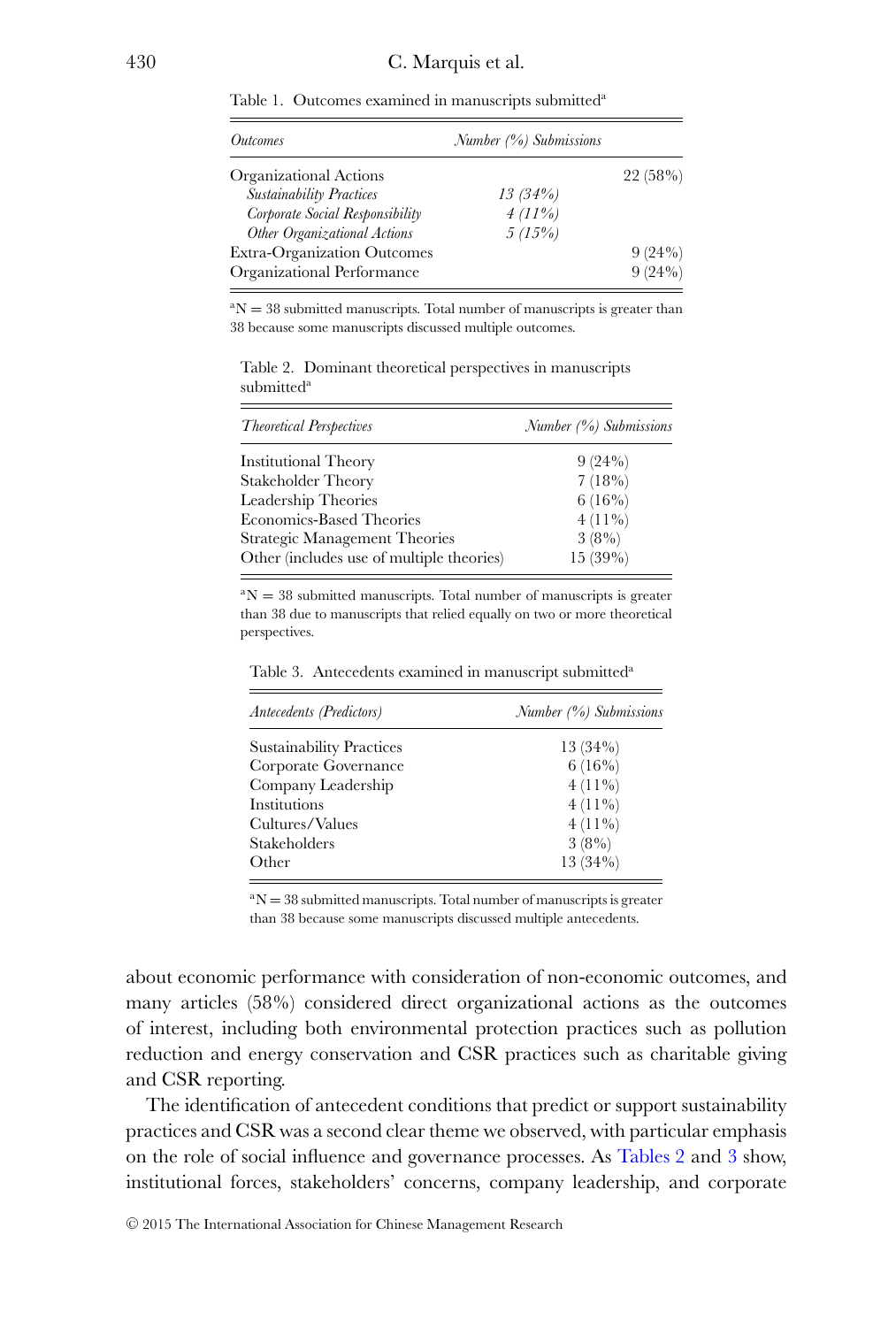governance were the most frequently examined explanations for why firms engage in sustainability practices and CSR.

As research on building sustainable organizations in China matures, we anticipate there will be more effort devoted to developing and testing conceptual models that incorporate both antecedents of the sustainability activities engaged in by organizations and the array of potential outcomes such activities can have for multiple stakeholders. We also encourage management scholars to be adventurous and incorporate theoretical perspectives from closely related disciplines (e.g., psychology, sociology, and economics), other business fields (e.g., marketing, operations management, international business), as well as more distant cousins (e.g., political science, environmental science, public policy). The complex nature of organizations and the magnitude of sustainability as a topic for study means that multiple perspectives will likely be needed to develop new insights.

## **FUTURE RESEARCH DIRECTIONS**

We next reflect on a number of questions that we used in assessing the submitted manuscripts and offer some guidance for future research. Our overall reaction to the manuscripts submitted for this special issue is that many studies were too narrowly focused on testing a proposition that seemed intuitively obvious, used methodologies that were not sufficiently rigorous, and partly as a result of these weaknesses, yielded papers that were neither sufficiently interesting nor sufficiently useful to warrant publication. With the sincere hope of improving future research on building sustainable organizations in China, we encourage authors to invest significant effort to maximize the extent to which their work is interesting, rigorous, and useful.

#### **Is Your Research Interesting?**

The question of what makes research interesting is one that many scholars have contemplated; of these, a few have even offered suggestions about how to develop interesting research questions and what to avoid. For example, Davis [\(1971\)](#page-12-0) argued that interesting theories are those that suggest that our well-accepted assumptions are actually incorrect, and he offered several specific suggestions for how to generate research propositions that are not simply logical extensions of generally accepted truths. More recently, Sandberg and Alvesson [\(2011\)](#page-13-0) extended this idea and proposed 'problematization' as a method that takes account of existing work and then attempts to advance that work by questioning basic assumptions embedded in it. Thus, as researchers consider how to craft publishable papers, particular attention should be given to findings and associated mechanisms that are surprising and novel and they should avoid presenting only findings that are obvious or that confirm known assumptions.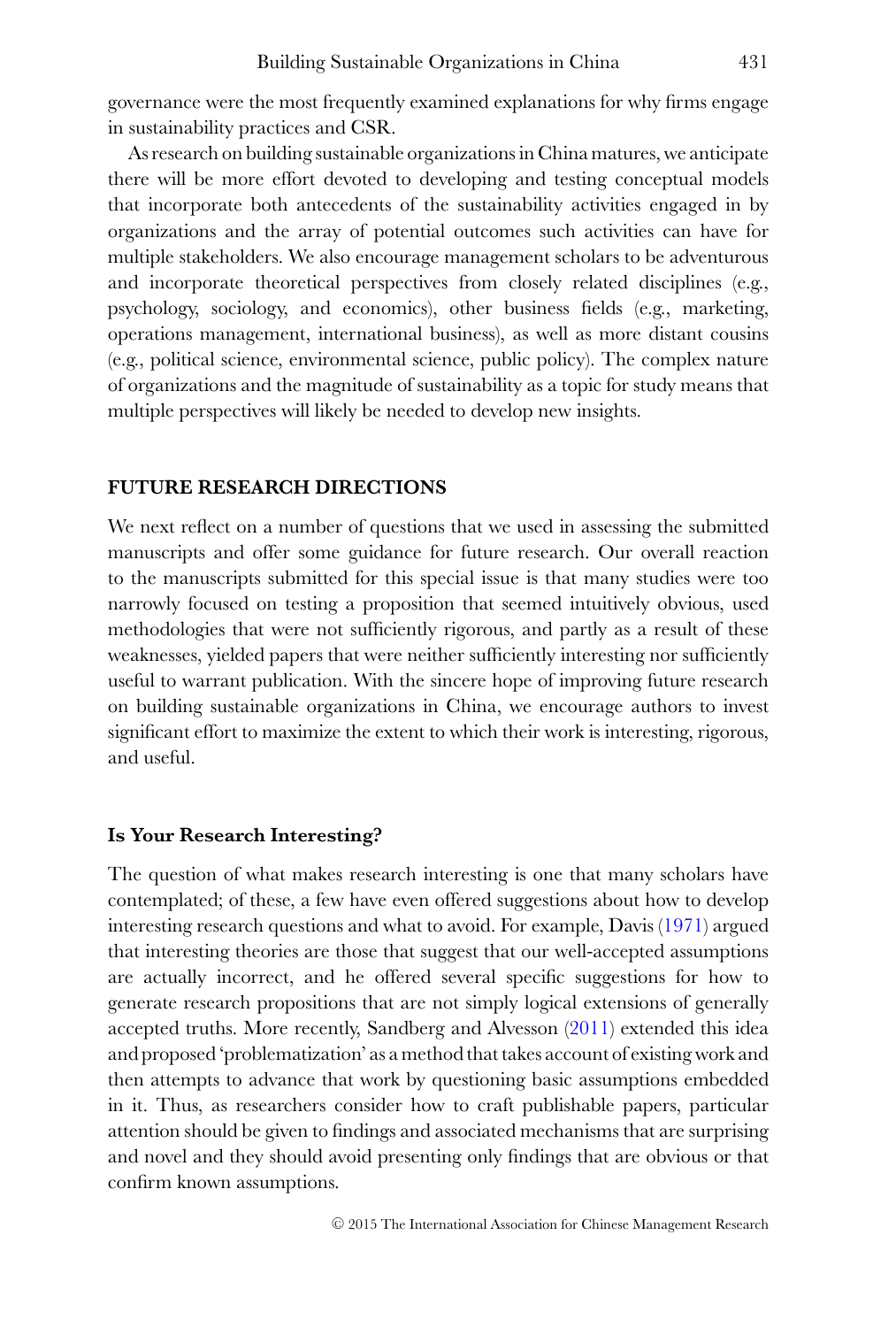As we initially assessed the research submitted, we seriously considered the extent to which each article was 'interesting'. For example, a frequent research topic for sustainability scholars is to consider the effects of firms' governmental ties on either sustainability/CSR outcomes, and/or to consider whether such ties moderate the relationship between sustainable/CSR practices and firm performance. These topics were new to sustainability research several years ago, but many questions about the phenomena of firms gaining preferential access from governmental ties and of ties leading to governmental cooptation have been thoroughly addressed (Marquis & Qian, [2014;](#page-13-0) Wang & Qian, [2011;](#page-13-0) for review see Marquis & Raynard, [2015\)](#page-13-0). While firm-government relations are obviously consequential in China, it is increasingly difficult to make new theoretical contributions by following the same tried-and-true approaches. Instead, we encourage research that results from outof-the box thinking.

For example, the Chinese government often uses real-world experiments that involve several model cities as a means to gaining insights into what works and why (Marquis, Zhang, & Zhou, [2013\)](#page-13-0). For sustainability scholars, experiments such as these are rich and extremely rare opportunities to observe and learn from organizations as they respond to various new policies and incentives. The government's use of large-scale experiments is just one example of how the Chinese context is unique. That uniqueness requires that research take the Chinese context specifically into account and at the same time it offers exciting opportunities to study new and interesting phenomena.

Of course, addressing an interesting question is not all that's needed for a successful piece of research. Also necessary is convincing your audience that your work is interesting. That is, the fact that something is interesting to you does not mean that it will be interesting to other readers. Attention must be paid to appropriately framing your research question to convince readers that your research is interesting. For suggestions on how to achieve this goal, readers are encouraged to consult Barley [\(2006\)](#page-12-0).

#### **Is Your Research Rigorous?**

Conducting rigorous research is difficult, and the standards for excellence are likely to be raised continually as the topic of sustainability gains traction and the extant body of knowledge about sustainability expands. Increasingly, authors will be expected to elevate the theoretical and methodological rigor of their work.

*Methodological rigor.* In general, the methodological weaknesses we observed were similar to those often observed in empirical research on management topics, including poor research designs (e.g., small samples, poor construct measurement, reliance on cross-sectional surveys, failing to take the broader context into account) and inadequate or inappropriate statistical analyses (e.g., data aggregation problems, over-reliance on multiple regression to test complex models, failure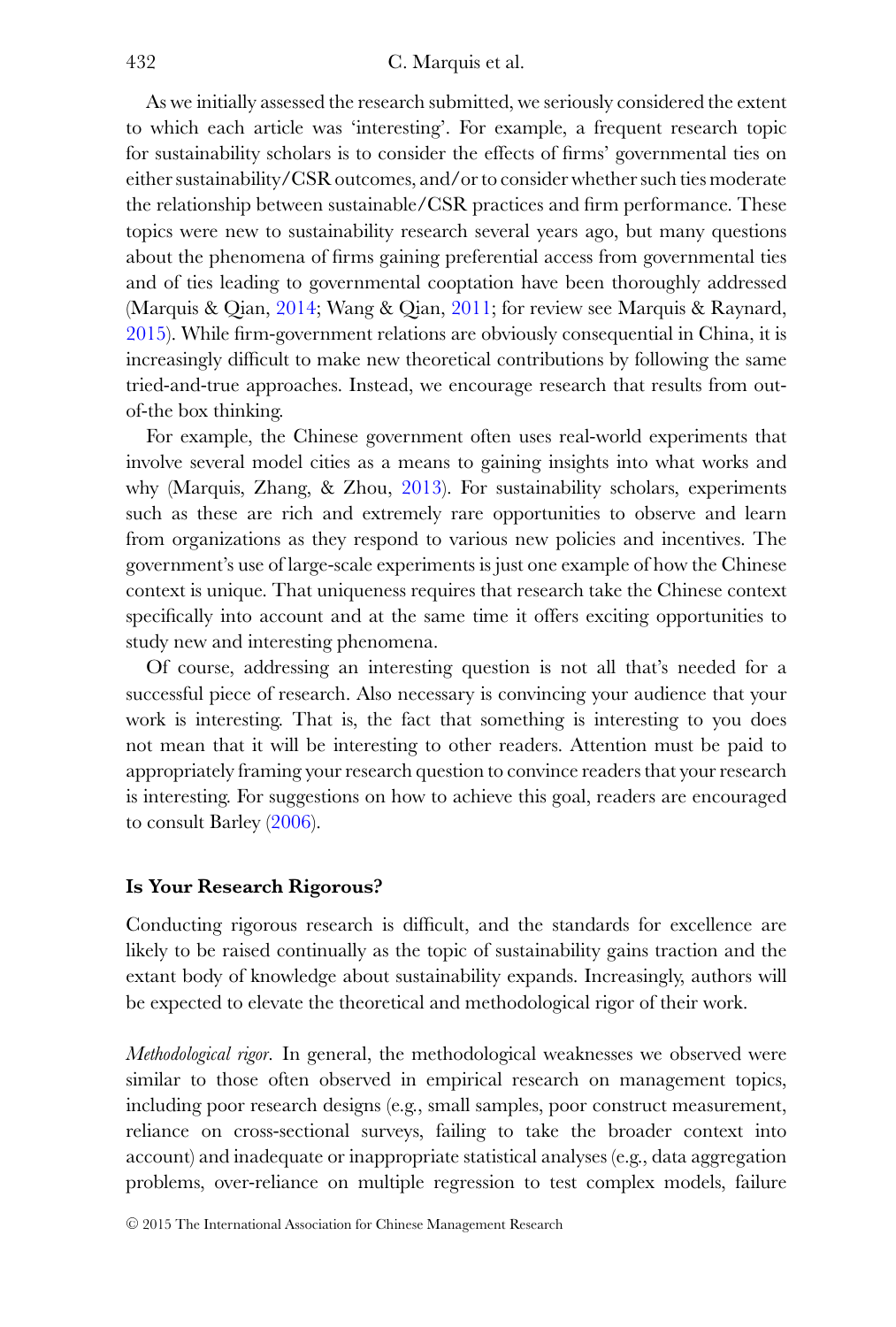to include appropriate control variables). For summaries of the most common methodological and statistical issues faced by management scholars, readers are encouraged to see Bansal and Corley [\(2012\)](#page-12-0), Becker [\(2005\)](#page-12-0), Podsakoff, MacKenzie, and Podsakoff [\(2003\)](#page-13-0), and Rouse and Daellenbach [\(1999\)](#page-13-0) and to regularly consult articles published in this journal. Looking ahead, we anticipate that sustainability scholars will strive to conduct more rigorous research, which will ensure their work in published and disseminated.

*Theoretical rigor.* In addition to research characterized by greater methodological rigor, we look forward to seeing new research that is theoretically more sophisticated. Essential to achieving this goal, we believe, is adopting the systems perspective. A systems perspective encourages scholars to view organizations as entities influenced by the cultural, economic, governmental, social, and ecological contexts in which they are embedded. No single theory or study can take into account the full complexity of all these systems, but most of papers submitted paid scant attention to the complexity of organizations' contextual embeddedness.

Consistent with the heavy reliance we saw on institutional theory as a guiding perspective, several papers addressed the cultural and normative contexts of organizations, but most ignored differences in the economic and ecological contexts faced by firms in different geographic settings, with different technologies, and within different industries. Given the current environmental situation in contemporary China, focusing attention on these questions is of both theoretical and practical importance. For instance, do localized environmental accidents or other large punctuated changes (Tilcsik & Marquis, [2013\)](#page-13-0) affect government environmental policy or firm behavior? Given the increasingly contentious nature of environmental protests in China (Sima, 2014), what is the role of the growing NGO sector in monitoring polluters and pressuring the government and firms for change? And more generally, how has civil society and social activism affected firms' environmental activities (Marquis, Toffel, & Zhou, [2015\)](#page-13-0)? As research on sustainable organizations in China continues to mature, we anticipate scholars will more fully engage the underlying political dynamics that are often kept under the surface in China.

One consequence of research that fails to recognize the multi-layered systemic context of sustainability phenomena is that managers quickly dismiss findings as not relevant to their particular situation. Increasingly, management scholars also dismiss research that ignores the complexity of organizational phenomena, making the argument that organizational scholars should strive to build more bridges across so-called 'micro' and 'macro' perspectives by combining theories and methods from each to yield scholarship that is both interdisciplinary and multi-level (e.g., see Hitt, Beamish, Jackson, & Mathieu, [2007\)](#page-12-0). As pointed out in a recent *Academy of Management Journal* editorial on 'Climate Change and Management' (Howard-Grenville, Buckle, Hoskins, & George, [2014\)](#page-12-0), studying environmental issues is a truly multi-level phenomenon that involves individual level processes such as advocacy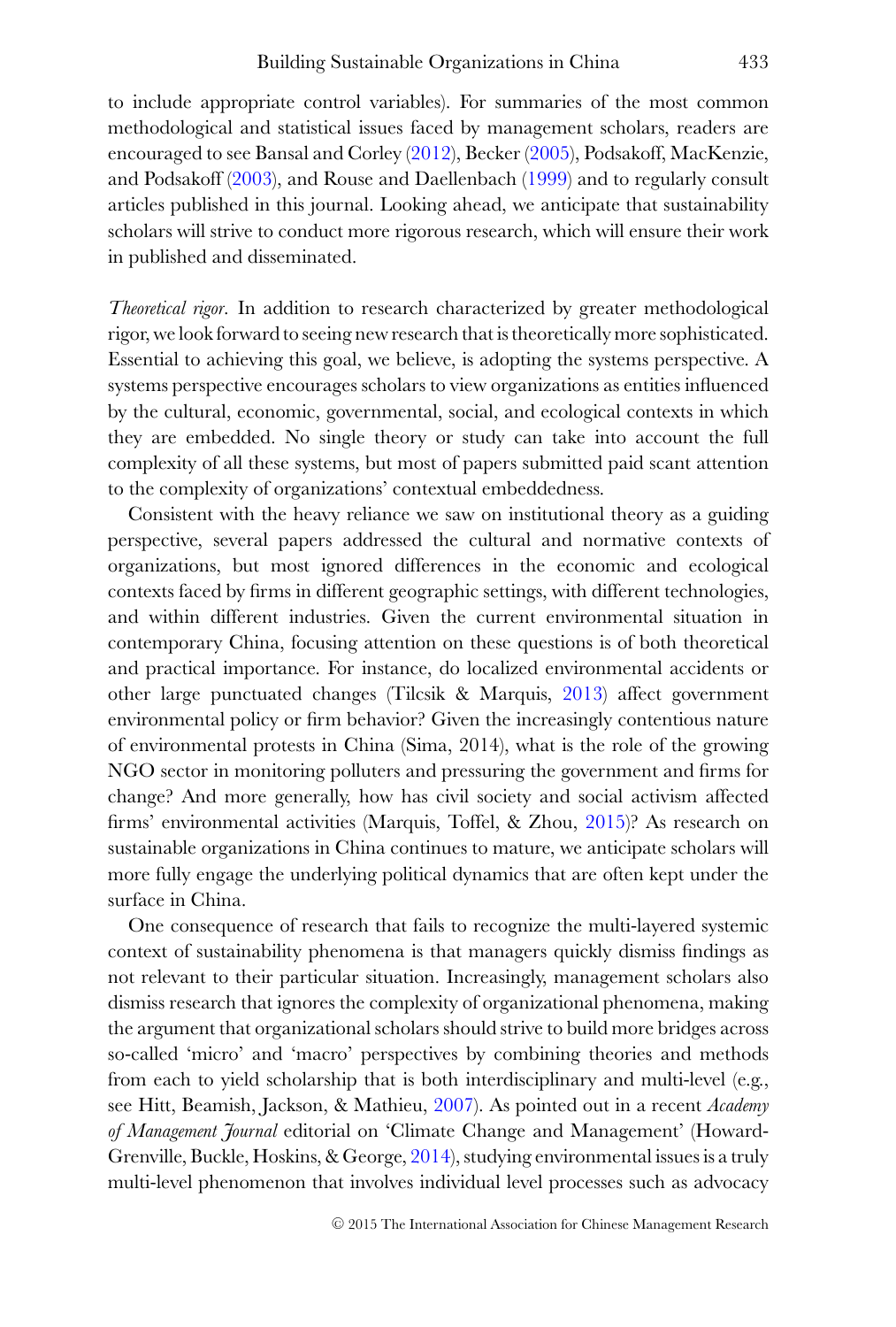(Sonenshein, DeCelles, & Dutton, [2014\)](#page-13-0) as well as more macro processes such as how states, regions, and even global processes affect organizational phenomenon such as corporate CSR reporting (Marquis & Qian, [2014\)](#page-13-0).

Even when studying organizations within a single country, scholars should not ignore global political, social, and economic conditions that have influenced the development of corporate sustainability practices (Etzion & Ferraro, [2010\)](#page-12-0). For example, as countries join global institutions such as the United Nations, environmental norms diffuse and countries are more likely to enact laws to protect the natural environment (Frank, Hironaka, & Schofer, [2000\)](#page-12-0). While critics have noted that China has often not adhered to international agreements such as the WTO and Global Climate treaties (Etzioni, [2011\)](#page-12-0), the consequences of the Chinese government's lack of engagement in global governance processes is not yet fully understood. As Chinese corporations engage with an array of global stakeholders, they become a conduit through which global sustainability norms and practices enter China and the surrounding region (e.g., see Guthrie, [2012\)](#page-12-0).

In the manuscripts we received, stakeholders were most often viewed as external actors who were of interest primarily because they can pressure a firm into taking actions that the firm might not take otherwise. But these stakeholders can also be collaborators who assist the firm in achieving sustainability. For example, various stakeholders can collaborate to influence government and industry regulations that set higher standards for all firms to follow; they can create and participate in consortia to develop industry guidelines and metrics for assessing sustainability performance; and they can agree to share responsibility for developing a skilled workforce, for promoting transportation options in the community, and so on. Consistent with adopting a systems perspective, we encourage research that reflects a broader, multifaceted view of how firms engage with stakeholders. Rather than viewing organizations merely as entities that react to contextual influences, future research should also consider how collaboration amongst multiple stakeholders (even including one's competitors) may be one effective approach to achieving long term sustainability.

#### **Are Your Research Findings Useful?**

We have found that many scholars engaged in sustainability research, ourselves included, are drawn to the topic because of a personal belief in the realworld importance of the topic. We had hoped that this special issue would yield some helpful recommendations for practicing managers who wish to steer their organizations toward sustainability, so we counted how many submitted manuscripts mentioned the practical implications of their findings. We were pleased that the majority of submitted manuscripts (67%) included at least a brief statement about the practical implications of their work. However, in many cases these statements were extremely brief and many seemed to be perfunctory attempts to address this issue.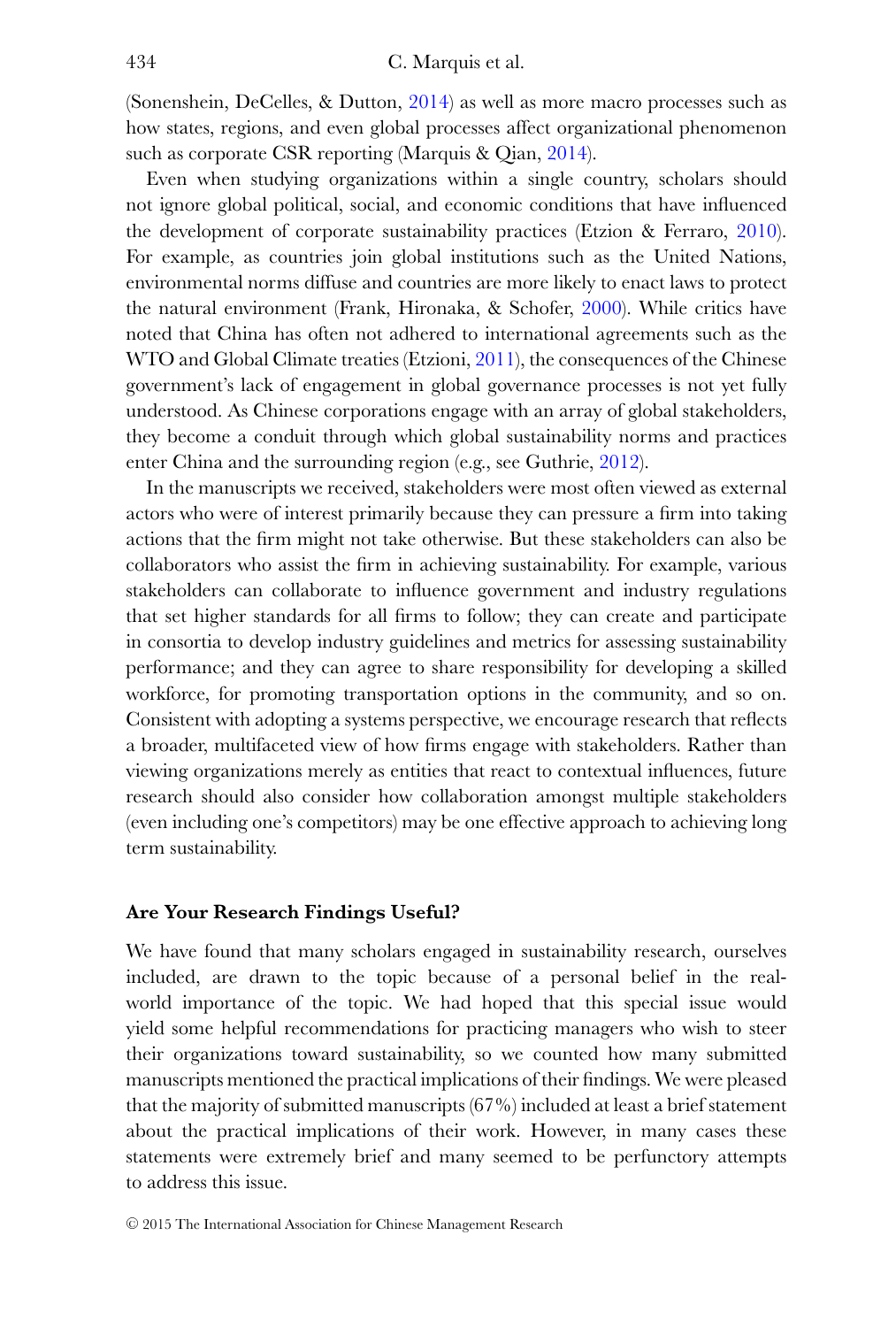For most organizations, addressing the challenge of sustainability will require significant learning and the development of excellent change management capabilities. The journey will unfold over time as new goals are set, problems identified, and actions taken; there will be both successes and failures along the way. New scholarship that offers guidance for practitioners responsible for managing sustainability would be especially useful. What form might useful research take? Logically, that is a question that should be posed directly to the managers involved in sustainability efforts, and we encourage scholars to have such conversations. A complete list of the questions managers would likely generate would certainly be very long and include many questions that scholars also would find interesting. Here we simply offer a few ideas with the hope of inspiring scholars to think about how to conduct research that addresses the practical concerns of managers. Such scholarship might seek to answer questions such as:

How can business leaders and managers contribute to building sustainable organizations in China? What leadership characteristics and management capabilities do they need to successfully navigate the journey toward sustainability, and how can organizations assess and develop these capabilities? Are the change processes involved in achieving sustainability unique to this particular challenge, or can organizations effectively use the same processes developed to address other strategic issues such as total quality management, innovation, or cost control? How do the mental maps of top executives in more sustainable organizations compare to executives in organizations that have made less progress toward achieving sustainability? Do executives in more sustainable organizations tend to view sustainability as a separate, terminal outcome against which they measure the organization's performance? Is the so-called 'triple bottom line' evident in the mental maps of executives in more sustainable organizations? Or, is sustainability more likely to be viewed as a means to achieving other objectives? Do managers in organizations that have made the most progress toward sustainability believe that it contributes to the firm's near- or long-term financial success, and/or customer and business partner satisfaction, and/or branding efforts? Or, are the most effective organizations more likely to be populated with executives who simply believe sustainable organizations are essential to the viability of the planet and social order?

What tools, guidelines, and procedures are most effective as aids used by managers to assess the degree to which the organization is aligned with sustainability objectives? To what extent do organizations find it useful to monitor the reactions of specific stakeholder groups (customers, employees, investors) and/or follow the sustainability guidelines promulgated by relevant industry groups and regulators and/or follow the practices of organizations perceived to at the leading edge of sustainability achievements?

What are the most common obstacles managers encounter as they try to achieve alignment between organizational systems and sustainability goals, and what are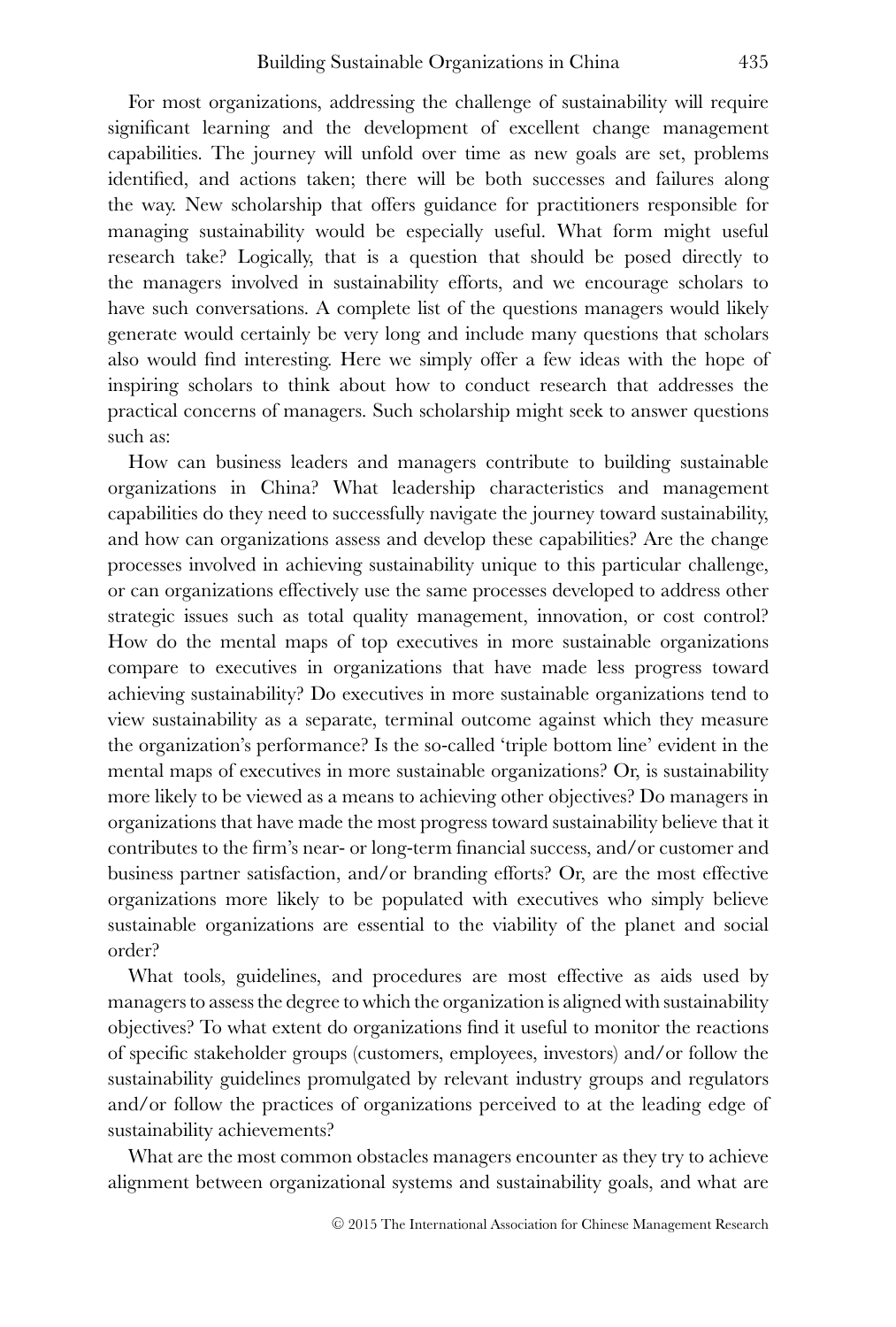some effective ways to manage around such obstacles? For example, which types of common obstacles can be effectively managed by engaging employees is the search for solutions? Are some types of obstacles or challenges best addressed by reorganizing the accountability structure and processes of the organization? Under what circumstances is it likely to be particularly effective to gain access to the expertise of outsiders?

How do various stakeholders view the issue of sustainability and the role of business in addressing the issue? The potential influence of customers, investors, alliance partners, and the media is widely recognized among scholars conducting research on sustainability, yet we understand very little about the specific concerns of these different stakeholders. What information do various stakeholders attend to most closely? How do different stakeholders weigh information such as 'objective' current sustainability performance metrics versus management practices that indicate a commitment to future advancement toward sustainability? How do the most effective organizations manage the potential risks associated with transparency about sustainability activities and performance? What are some effective ways that organizations can engage external stakeholders to work collaboratively toward improving sustainability?

As this long list of questions suggests, we have much more to learn in order to provide useful guidance to business leaders and managers with a desire to build sustainable organizations in China. The four articles in this special issue illustrate some of the best research currently available, and serve as a foundation for developing additional knowledge.

### **SPECIAL ISSUE CONTRIBUTIONS**

This collection of papers on Building Sustainable Organizations in China includes a diverse set of studies on environmental sustainability and corporate social responsibility in China and illustrate the characteristics of being interesting, rigorous and useful.

The article titled, 'Community institutions and initial adoption of corporate social responsibility practices in China's banking industry', by Yin, Sun, Wang, and Wang examines the factors that lead to the adoption of CSR reporting by 142 banks across 128 prefectural cities in China between 2006 and 2011 and illustrates how firms' local institutional environments influence early adoption of new practices. The results indicate that banks are more likely to be first movers in CSR reporting if they operate in communities where more companies publish CSR reports or where there are guidelines encouraging CSR reporting. Furthermore, the effects of these two institutional factors were moderated by the length of time that banks had been operating in the communities. This study offers important theoretical contributions concerning the processes that stimulate organizations to become first movers, and also offers practical lessons by about how new environmental practices can be started.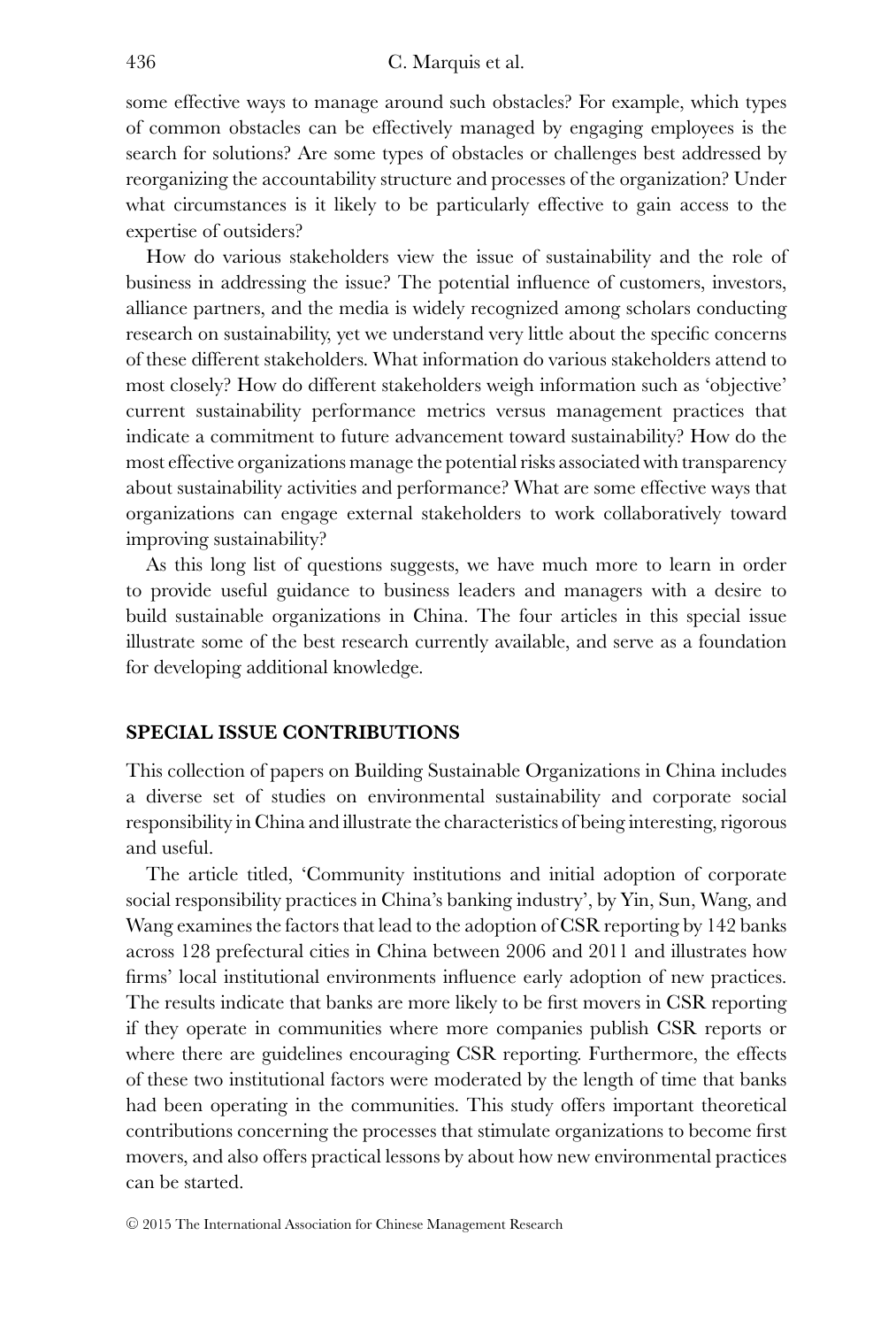In their article titled, 'Stakeholder influences and organization responses: A case study of CSR suspension', Feng, Liu, and Li consider the factors that lead companies to abandon existing CSR practices, focusing on two important but under-studied questions: Under what conditions do stakeholders exert their influence on firms' decision-making? And how do firms respond to stakeholders influences? Based on observations of a Chinese insurance company from 2009 to 2013, the authors argue that precipitating events create windows of opportunity that allow different sets of stakeholders to be more effective in pressuring the company.

In the article titled, 'Financial benefits of environmental labeling among Chinese firms, 2000–2005', Wang, Cui, and Liang consider the conditions in which it pays for firms to be green. Studying a large sample of Chinese manufacturing firms from 2000 to 2005, the authors draw on economic, sociological, and strategic perspectives to study how environmental labeling may affect a firm's financial performance. Their key arguments are that environmental labeling will reduce information asymmetry, increase legitimacy, and provide strategic differentiation for a firm and so enhance performance. Among the interesting conclusions they reach is that firms in marginal, or less legitimate positions (e.g., being small or unlisted) are more likely to reap financial benefits from sustainability practices such as environmental labeling.

In the final paper, titled 'The antecedents and performance consequences of proactive environmental strategy: A meta-analytic review of national contingency', Liu, Guo, and Chi present a framework that connects proactive environmental strategies to firm performance and describe how this connection varies between China and Western countries. Based on the results of a meta-analysis of 68 studies, Liu et al. argue that Chinese managers tend to respond to both regulations and stakeholder norms when making efforts to use proactive environmental strategies to improve both environmental and economic performance. The authors argue that, compared to Western cultures, China's traditional culture allows Chinese managers to better integrate economic and environmental performance.

## **CONCLUSION**

We believe the time is ripe for scholars studying Chinese organizations to turn their attention more fully to issues of corporate sustainability and social responsibility. The government, Chinese citizenry, growing NGO presence and in many cases corporations themselves are advocating a shift in the China development model to one where economic development is tempered with consideration of the broader environment. This special issue aimed to encourage this movement and show scholars that there is a home for high quality research on this important topic. The dedication shown by authors who submitted their work for review and the 33 reviewers who provided valuable feedback, to whom we extend our heartfelt thanks, reveal a strong interest in this topic. The challenge now is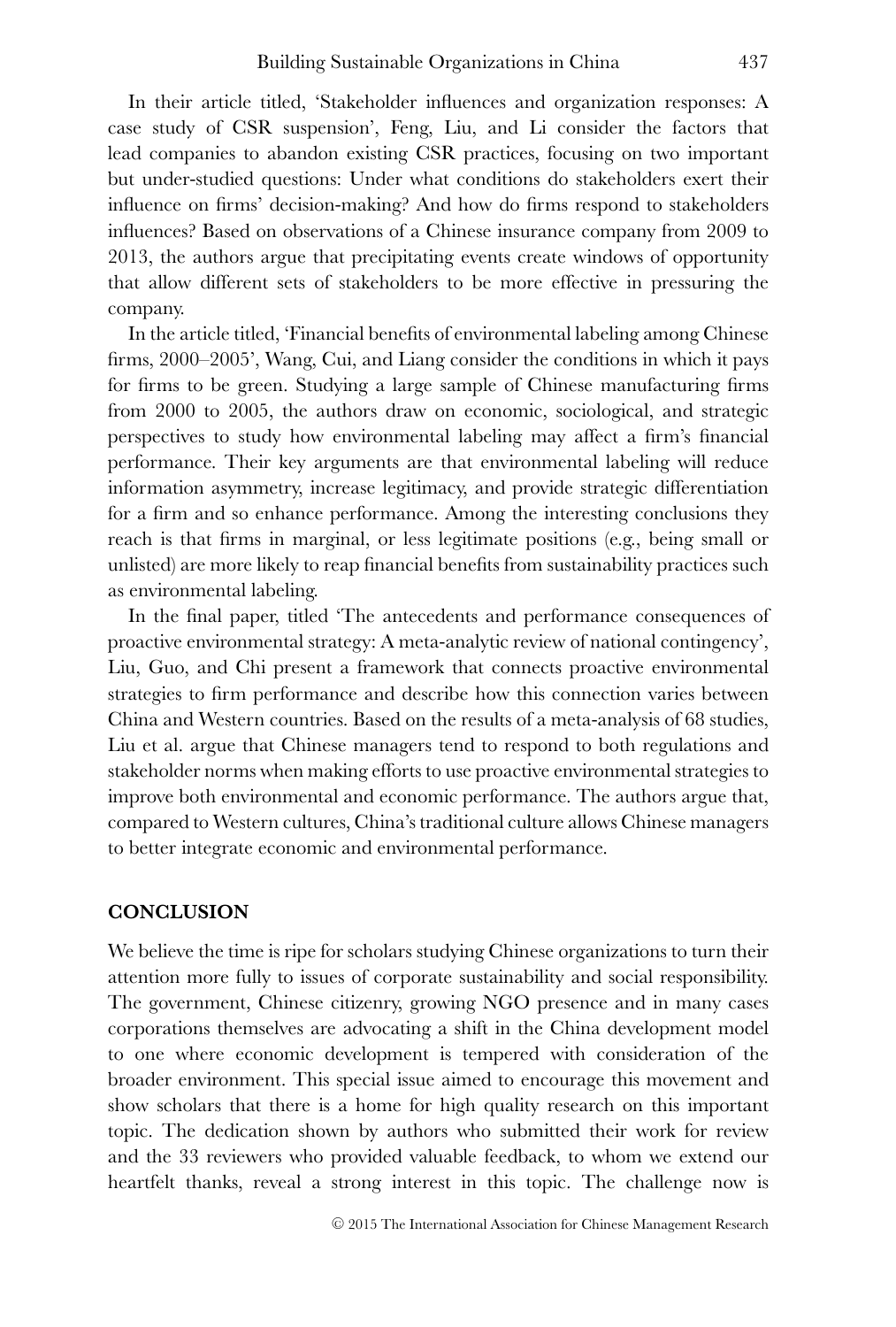<span id="page-12-0"></span>for scholars to pursue research that yields new insights and promotes positive change.

#### **SUPPLEMENTARY MATERIAL**

To view supplementary material for this article, please visit [http://dx.doi.org/](http://dx.doi.org/10.1017/mor.2015.37) [10.1017/mor.2015.37](http://dx.doi.org/10.1017/mor.2015.37)

#### **NOTE**

We thank former and current MOR Editors Anne Tsui and Arie Lewin for their support and inspiration throughout the process of working on this collection of papers. We also greatly appreciate the contributions of MOR Managing Editor Tina Minchella, and thank Shiyu Yang for research assistance in preparing this manuscript.

#### **REFERENCES**

- Ambec, S., & Lanoie, P. 2008. Does it pay to be green? A systematic overview. *Academy of Management Perspectives*, 22(4): 45–62.
- Ambec, S., & Lanoie, P. 2012. The strategic importance of environmental sustainability. In S. E. Jackson, D. S. Ones, & S. Dilchert (Eds.), *Managing human resources for environmental sustainability*: 21–35. San Francisco, CA: Jossey-Bass/Wiley.
- Bansal, P., & Corley, K. 2012. From the Editors: Publishing in AMJ-Part 7: What's different about qualitative research? *Academy of Management Journal*, 55(3): 509–513.
- Bansal, P., & Roth, K. 2000. Why companies go green: A model of ecological responsiveness. *Academy of Management Journal*, 43(4): 717–736.
- Barley, S. R. 2006. When I write my masterpiece: Thoughts on what makes a paper interesting. *Academy of Management Journal*, 49(1): 16–20.
- Becker, T. E. 2005. Potential problems in the statistical control of variables in organizational research: A qualitative analysis with recommendations. *Organizational Research Methods*, 8: 274– 289.
- Davis, M. S. 1971. That's interesting: Towards a phenomenology of sociology and a sociology of phenomenology. *Philosophy of the Social Sciences*, 1(4): 309–344.
- Edelman. 2010. Citizens engage! 2010 good purpose survey. [Cited 15 July 2015]. Available from URL: [www.edelman.com/insights/special/GoodPurpose-](http://www.edelman.com/insights/special/GoodPurpose-) 2010globalPPT\_WEBversion.pdf
- Etzioni, A. 2011. Is China a responsible stakeholder? *International Affairs*, 87(3): 539–553.
- Etzion, D., & Ferraro, F. 2010. The role of analogy in the institutionalization of sustainability reporting. *Organization Science*, 21(5): 1092-1107.
- Flammer, C. 2012. Corporate social responsibility and shareholder reaction: The environmental awareness of investors. *Academy of Management Journal*, 56(3): 758–781.
- Frank, D. J., Hironaka, A., & Schofer, E. 2000. The nation-state and the natural environment over the twentieth century. *American Sociological Review*, 65: 96–116.
- Guthrie, D. 2012. *China and globalization: The social, economic and political transformation of Chinese society*. New York: Routledge.
- Hitt, M. A., Beamish, P. W., Jackson, S. E., & Mathieu, J. E. 2007. Building theoretical and empirical bridges across levels:Multilevel research in management.*Academy of Management Journal*, 50(6): 1385–1399.
- Hoffman, A. J. 2001. Linking organizational and field-level analyses the diffusion of corporate environmental practice. *Organization & Environment*, 14 (2): 133–156.
- Howard-Grenville, J., Buckle, S., Hoskins, B., George, G. 2014. From the editors: Climate change and management, *Academy of Management Journal*, 57, 615–623.
- Jackson, S. E. 2012. Building empirical foundations to inform the future practice of environmental sustainability. In S. E. Jackson, D. Ones, & S. Dilchert, S. (Eds.), *Managing human resources for environmental sustainability*. San Francisco: Jossey-Bass.

-<sup>C</sup> 2015 The International Association for Chinese Management Research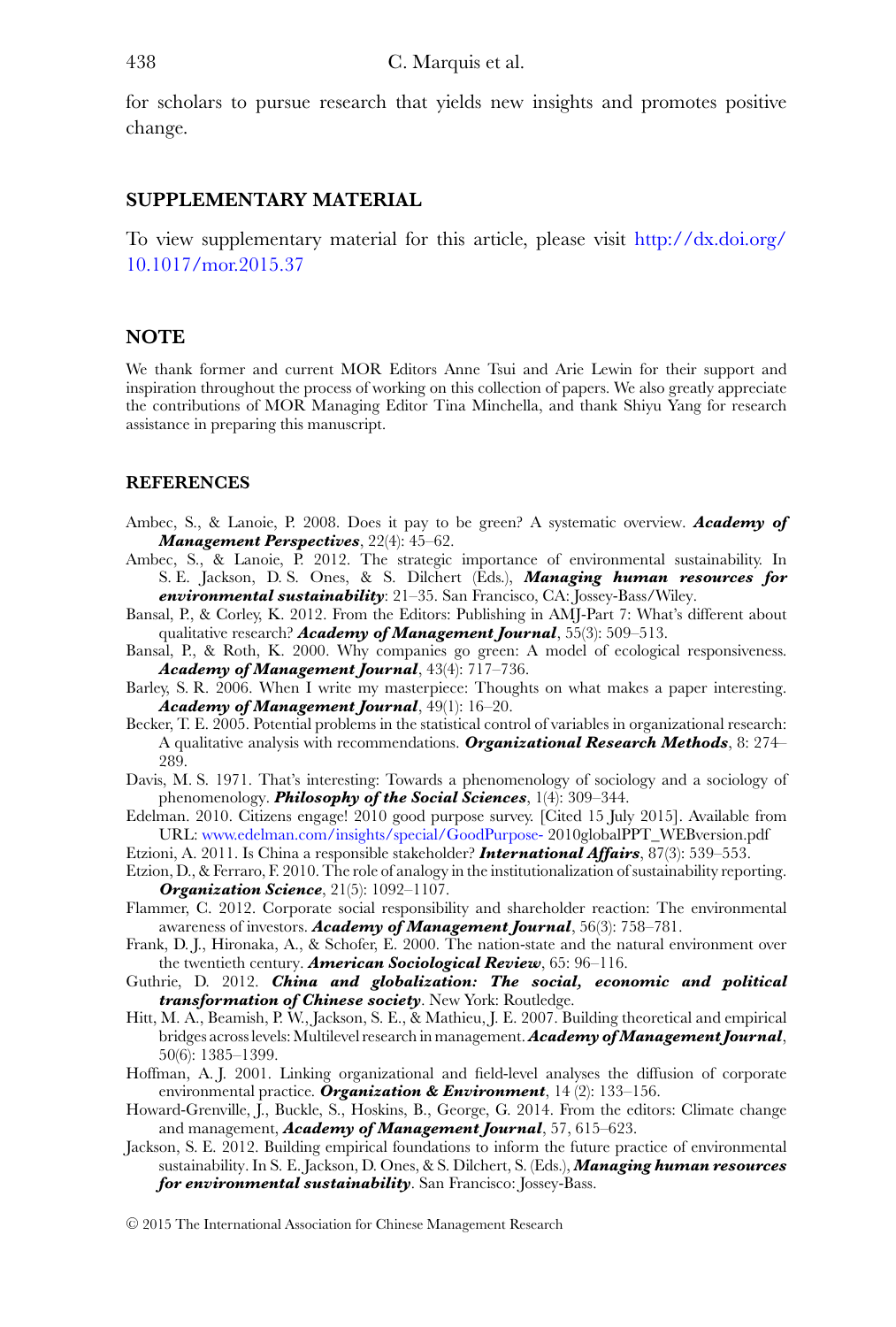- <span id="page-13-0"></span>King, A. A., & Lenox, M. J. 2001. Industry self-regulation without sanctions: The chemical industry's responsible care program. *Academy of Management Journal*, 43(4): 698–716.
- Liu, Y., Guo, J., & Chi, N. 2015. The antecedents and performance consequences of proactive environmental strategy: A meta-analytic review of national contingency. *Management and Organization Review*, 11(3): 521–557.
- Liu, Y., Feng, T., & Li, S. 2015. Stakeholder influences and organization responses: A case study of corporate social responsibility suspension. *Management and Organization Review*¸ 11(3): 469–491.
- Marquis, C., & Raynard, M. 2015. Institutional strategies in emerging markets. *Academy of Management Annals*, 9(1): 291–335.
- Marquis, C., & Qian, C. 2014. Corporate social responsibility reporting in China: Symbol or substance? *Organization Science*, 25: 127–148.
- Marquis, C., Toffel, M. W., & Zhou, Y. 2015. When do firms greenwash? Corporate visibility, civil society scrutiny, and environmental disclosure. Harvard Business School Organizational Behavior Unit Working Paper, (11–115).
- Marquis, C., Zhang, J., & Zhou, Y. 2011. Regulatory uncertainty and corporate responses to environmental protection in China. *California Management Review*, 54: 39–63.
- Marquis, C., Zhang, H., & Zhou, L. 2013. China's quest to adopt electric vehicles. *Stanford Social Innovation Review*,  $11(2): 52-57$ .
- Nielson. 2014. Global consumers are willing to put their money where their heart is when it comes to companies committed to social responsibility. [Cited 15 July 2015.] Available at URL: [www.nielsen.com/us/en/press-room/2014/global-consumers-are-willing-to-put-their-money](http://www.nielsen.com/us/en/press-room/2014/global-consumers-are-willing-to-put-their-money-where-their-heart-is.html)[where-their-heart-is.html](http://www.nielsen.com/us/en/press-room/2014/global-consumers-are-willing-to-put-their-money-where-their-heart-is.html)
- Podsakoff, P. M., MacKenzie, S. B., & Podsakoff, N. 2003. Common method biases in behavioral research: A critical review of the literature and recommended remedies. *Journal of Applied Psychology*, 25: 879–903.
- Rouse, M. J., & Daellenbach, U. S. 1999. Research notes and communications: rethinking research methods for the resource-based perspective: isolating sources of sustainable competitive advantage. *Strategic Management Journal*, 20: 487–494.
- Salzman, O., Ionescu-Somers, A., Steger, U. 2005. The business case for corporate Sustainability: Literature review and research options. *European Management Journal*, 23(1): 27–36.
- Sandberg, J., & Alvesson, M. 2011. Generating research questions through problematization. *Academy of Management Review*, 36(2): 247–271.
- Sima, Y. 2011. Grassroots environmental activism and the internet: Constructing a green public sphere in China. *Asian Studies Review*, 35(4), 477–497.
- Sonenshein, S., DeCelles, K. A., & Dutton, J. E. 2014. It's not easy being green: The role of self-evaluations in explaining support of environmental issues. *Academy of Management Journal*, 57(1): 7–37.
- Sun, J., Wang, F., Wang, F., & Yin, H. 2015. Community institutions and initial diffusion of corporate social responsibility practices in China's banking industry. *Management and Organization Review*, 11(3): 441–468.
- Tilcsik, A., & Marquis, C. 2013. Punctuated generosity: How mega-events and natural disasters affect corporate philanthropy in U.S. communities. *Administrative Science Quarterly*, 58: 111–148.
- Tsui, A. S. 2013. Editorial: The spirit of science and socially responsible scholarship. *Management and Organization Review*, 9(3): 375–394.
- Wang, H., & Qian, C. 2011. Corporate philanthropy and corporate financial performance: The roles of stakeholder response and political access. *Academy of Management Journal*, 54(6): 1159–1181.
- Wang, L., Cui, Z., & Liang, X. 2015. Does it pay to be green? Financial benefits of environmental labeling among Chinese firms, 2000–2005. *Management and Organization Review*, 11(3): 493–519.